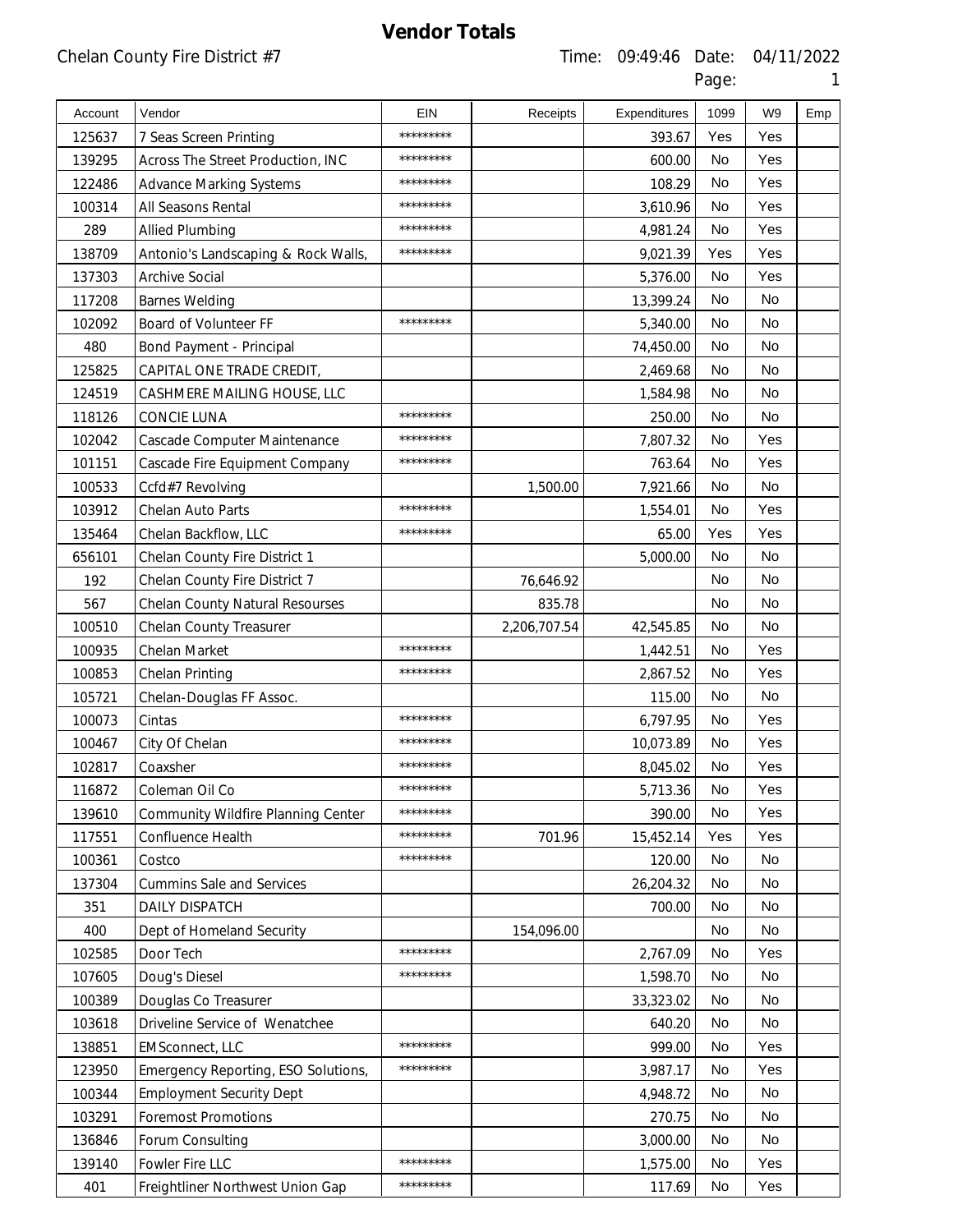| Account | Vendor                                | <b>EIN</b> | Receipts | Expenditures | 1099      | W <sub>9</sub> | Emp |
|---------|---------------------------------------|------------|----------|--------------|-----------|----------------|-----|
| 138910  | G3 Fire, LLC                          | *********  |          | 7,016.16     | <b>No</b> | Yes            |     |
| 198     | <b>GREATER WENATCHEE EMS &amp;</b>    |            |          | 805.00       | <b>No</b> | No             |     |
| 100010  | Galls/Blumenthal Uniforms             | *********  |          | 5,919.84     | <b>No</b> | Yes            |     |
| 103321  | Graybeal Signs                        |            |          | 3,874.92     | <b>No</b> | <b>No</b>      |     |
| 100957  | Green Petroleum                       | *********  |          | 25,177.72    | No        | Yes            |     |
| 118584  | <b>HDCA</b>                           | *********  |          | 225.00       | <b>No</b> | Yes            |     |
| 100142  | <b>Haglund's Trophies</b>             | *********  |          | 1,184.66     | No        | No             |     |
| 116859  | Halverson Auto Body Inc               |            |          | 11,130.81    | No        | Yes            |     |
| 134973  | Harvest Valley Pest Control           | *********  |          | 2,045.54     | <b>No</b> | Yes            |     |
| 133148  | Hepper, Jacob                         |            |          | 31.20        | <b>No</b> | No             |     |
| 101402  | <b>IAFC MEMBERSHIP</b>                |            |          | 520.00       | <b>No</b> | No             |     |
| 101146  | <b>IBS</b> Incorporated               | *********  |          | 3,179.50     | <b>No</b> | Yes            |     |
| 130980  | <b>ISpyFire</b>                       | *********  |          | 2,167.00     | <b>No</b> | Yes            |     |
| 101391  | Ice House LLC                         | *********  |          | 1,107.00     | <b>No</b> | <b>No</b>      |     |
| 102805  | Interstate Sign Products, Inc.        | *********  |          | 576.96       | <b>No</b> | Yes            |     |
| 124906  | Irish Iron                            | *********  |          | 1,684.76     | <b>No</b> | <b>No</b>      |     |
| 413     | Ivan's Chimney Sweep                  |            |          | 400.75       | <b>No</b> | No             |     |
| 100031  | Jerry's Auto Supply                   | *********  |          | 6,699.82     | No        | No             |     |
| 100875  | Jims Pumping Service                  | *********  |          | 437.00       | No        | Yes            |     |
| 138409  | Kelley Connect, Kelley Imaging System | *********  |          | 5,170.85     | <b>No</b> | Yes            |     |
| 100594  | Kelly's Ace Hardware                  | *********  |          | 3,386.30     | <b>No</b> | No             |     |
| 117644  | Kent D. Bruce Co. LLC                 | *********  |          | 5,111.38     | <b>No</b> | Yes            |     |
| 100143  | Keyhole Security                      | *********  |          | 3,266.27     | <b>No</b> | No             |     |
| 101378  | Kibler, Carol                         |            |          | 183.04       | <b>No</b> | <b>No</b>      |     |
| 101302  | Kroesens                              | *********  |          | 9,145.91     | <b>No</b> | No             |     |
| 100729  | LN Curtis & Sons                      | *********  |          | 1,736.60     | No        | Yes            |     |
| 100907  | Lake Chelan Building Supply           | *********  |          | 81.30        | No        | No             |     |
| 100644  | Lake Chelan Chamber                   |            |          | 200.00       | No        | No             |     |
| 100912  | Lake Chelan Health                    |            |          | 157.20       | Yes       | Yes            |     |
| 111745  | Lake Chelan Mail Boxes                | *********  |          | 19.02        | No        | No             |     |
| 324     | Landmark Ford                         | *********  |          | 542.35       | No        | Yes            |     |
| 133099  | Life Flight Network LLC               | *********  |          | 3,156.50     | Yes       | Yes            |     |
| 102098  | Life-Assist Inc                       | *********  |          | 6,681.11     | No        | No             |     |
| 100376  | Local Tel                             | *********  |          | 9,315.65     | No        | No             |     |
| 100574  | <b>Lubrication Engineers</b>          | *********  |          | 3,767.59     | No        | Yes            |     |
| 100429  | Marson & Marson Lumber Inc            | *********  |          | 934.09       | No        | Yes            |     |
| 117604  | <b>Municipal Emergency Services</b>   | *********  |          | 50,299.03    | No        | No             |     |
| 100805  | NCW Fire Chiefs Assn                  | *********  |          | 300.00       | No        | No             |     |
| 100659  | <b>NFPA</b>                           | *********  |          | 1,495.00     | No        | No             |     |
| 139265  | NW Medical Training Group             |            |          | 953.33       | No        | Yes            |     |
| 121191  | Nicholson And Associates Ins          | *********  |          | 4,689.00     | No        | Yes            |     |
| 100151  | Norco                                 |            |          | 354.89       | No        | No.            |     |
| 111890  | North Cascades Heating & Air          | *********  |          | 2,164.11     | No        | Yes            |     |
| 135493  | Northsound Auto Group, LLC            |            |          | 58,830.83    | No        | No             |     |
| 138081  | Northwest Fire Services Inc.          |            |          | 4,163.61     | No        | No             |     |
| 139017  | Okanogan Tire Factory Inc, High       |            |          | 8,919.43     | No        | No             |     |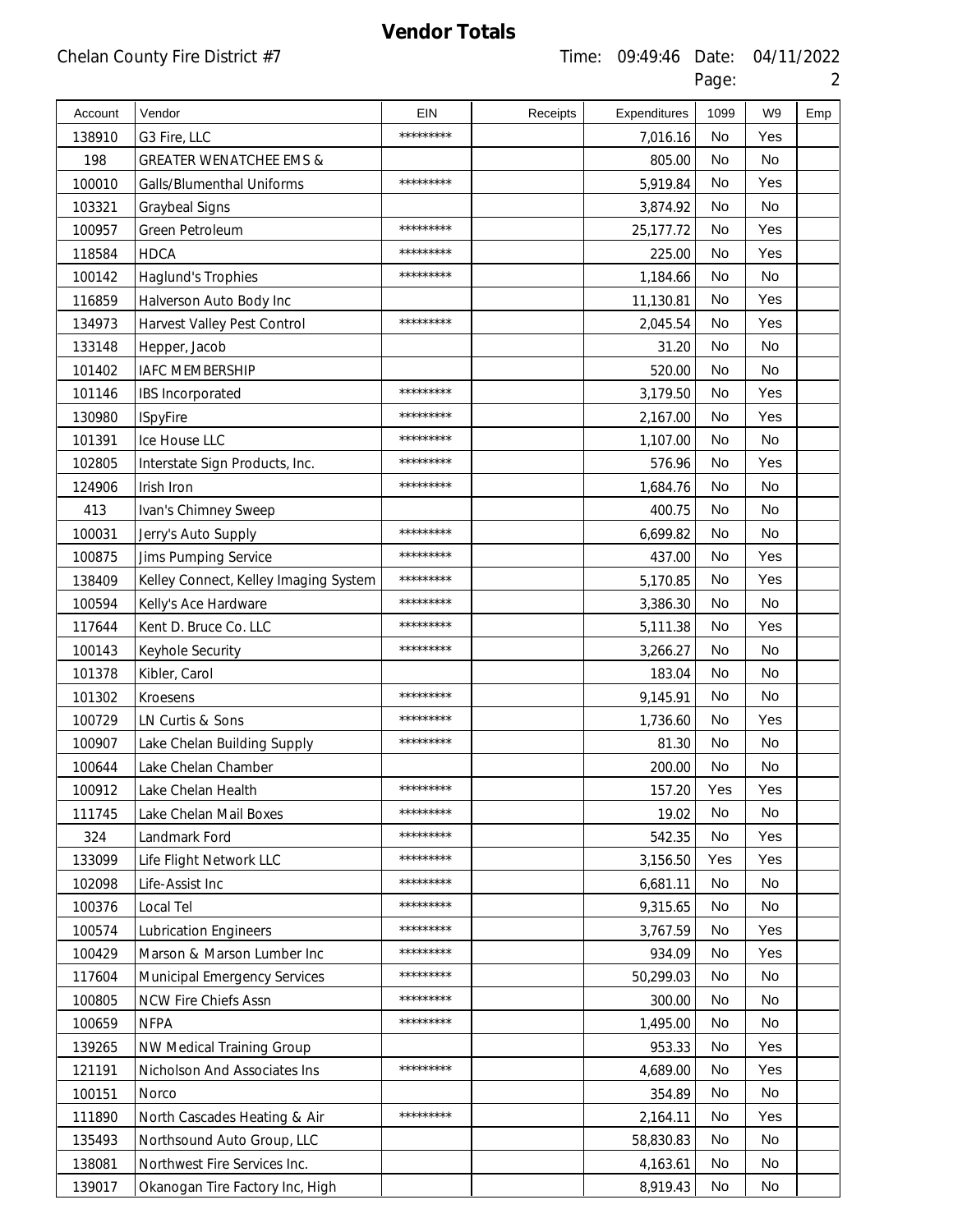| Account | Vendor                                 | EIN       | Receipts   | Expenditures | 1099      | W <sub>9</sub> | Emp |
|---------|----------------------------------------|-----------|------------|--------------|-----------|----------------|-----|
| 100230  | Oxarc                                  | ********* |            | 1,015.58     | No        | Yes            |     |
| 100006  | <b>PUD</b>                             | ********* | 7,461.88   | 14,262.25    | <b>No</b> | <b>No</b>      |     |
| 100591  | Pacific Northwest Emergency            | ********* |            | 15,726.16    | No        | Yes            |     |
| 128328  | Paladin Background Screening           | ********* |            | 1,432.07     | Yes       | Yes            |     |
| 122077  | Quinn & Quinn, P.S.                    | ********* |            | 4,952.00     | Yes       | Yes            |     |
| 139124  | <b>RACOM Corporation</b>               | ********* |            | 32,324.36    | <b>No</b> | Yes            |     |
| 100158  | Randy's Auto & Towing                  | ********* |            | 682.29       | No        | Yes            |     |
| 101225  | Region 6 Fire Training Council         | ********* |            | 150.00       | <b>No</b> | <b>No</b>      |     |
| 133152  | Rodman, Dale                           |           |            | 126.49       | No        | No             |     |
| 564     | RollNRack, LLC                         |           |            | 9,869.00     | <b>No</b> | <b>No</b>      |     |
| 114315  | Romaine Electric Corps                 | ********* |            | 1,907.98     | No        | No             |     |
| 139031  | SPRINGBROOK HOLDING COMPANY,           | ********* |            | 10,871.69    | <b>No</b> | No             |     |
| 139550  | STOCKMANS CONCRETE LLC                 | ********* |            | 4,938.48     | Yes       | Yes            |     |
| 101969  | Schmitt Electric Inc.                  | ********* |            | 1,525.93     | <b>No</b> | Yes            |     |
| 113216  | Shaub-Ellison                          | ********* |            | 7,959.08     | No        | No             |     |
| 101682  | Shaw Plumbing                          | ********* |            | 270.75       | <b>No</b> | Yes            |     |
| 109285  | <b>Snure Seminars</b>                  | ********* |            | 100.00       | Yes       | No             |     |
| 139960  | Spokane Fire Department Foundation     |           |            | 300.00       | <b>No</b> | No             |     |
| 100555  | Spokane House Of Hose                  | ********* |            | 3,528.70     | No        | No             |     |
| 102245  | Sun Grahic                             | ********* |            | 504.40       | <b>No</b> | Yes            |     |
| 139894  | <b>TAYLOR RAINS</b>                    |           |            | 256.62       | No        | No             |     |
| 484     | TSI Incorporated                       | ********* | 198.11     | 396.22       | <b>No</b> | Yes            |     |
| 138257  | Target Solutions Learning, LLC, DBA    | ********* |            | 9,693.78     | No        | Yes            |     |
| 100353  | Thyssenkrupp Elevator Corp             | ********* |            | 8,982.67     | <b>No</b> | <b>No</b>      |     |
| 119739  | Tower Designs, Inc.                    | ********* |            | 380.00       | No        | Yes            |     |
| 139668  | True North Emergency Equipment         | ********* |            | 2,492.93     | <b>No</b> | Yes            |     |
| 331     | US Bank, Corperate Trust Services      |           |            | 14,750.00    | No        | No             |     |
| 100369  | US Post Master / Chelan                |           |            | 166.00       | No        | No             |     |
| 301     | USDA, US Forest Service                |           | 8,250.00   |              | No        | No             |     |
| 104526  | <b>VFIS</b>                            | ********* |            | 31,648.00    | No        | Yes            |     |
| 100086  | Verizon Wireless                       |           |            | 2,844.26     | No        | No             |     |
| 396     | Visa, Cashmere Valley Bank             |           |            | 43,020.36    | No        | No             |     |
| 101884  | W.S. Darley & Co.                      | ********* |            | 596.59       | No        | Yes            |     |
| 101887  | WA Fire Commissioners Association      | ********* |            | 3,740.00     | No        | No             |     |
| 101772  | WA St Assoc Of Fire Marshals           | ********* |            | 416.00       | No        | No             |     |
| 100155  | WA St Dept Labor & Industries          |           |            | 134.10       | No        | No             |     |
| 100436  | WA St Firefighters Association         | ********* |            | 1,500.00     | No        | No             |     |
| 120414  | WA St Firefighters Training &          | ********* |            | 1,590.00     | No        | No             |     |
| 100251  | WA State Auditor                       |           |            | 6,548.49     | No        | No             |     |
| 101645  | WA State Dept Of Natural Resources     | ********* | 11,650.00  | 5,027.28     | No        | No             |     |
| 100622  | WA State Patrol                        | ********* | 140,110.28 | 12,268.66    | No        | No             |     |
| 102023  | WA State Retirement                    |           |            | 25.00        | No        | No             |     |
| 525     | Wa St Dept Labor & Industries, Boiler, |           |            | 85.20        | No        | No             |     |
| 100435  | <b>Washington Fire Chiefs</b>          | ********* |            | 2,180.00     | No        | No             |     |
| 471     | Washington Military Dept.              |           | 67,155.27  |              | No        | No             |     |
| 437     | Waterous Company                       | ********* |            | 2,191.18     | No        | Yes            |     |